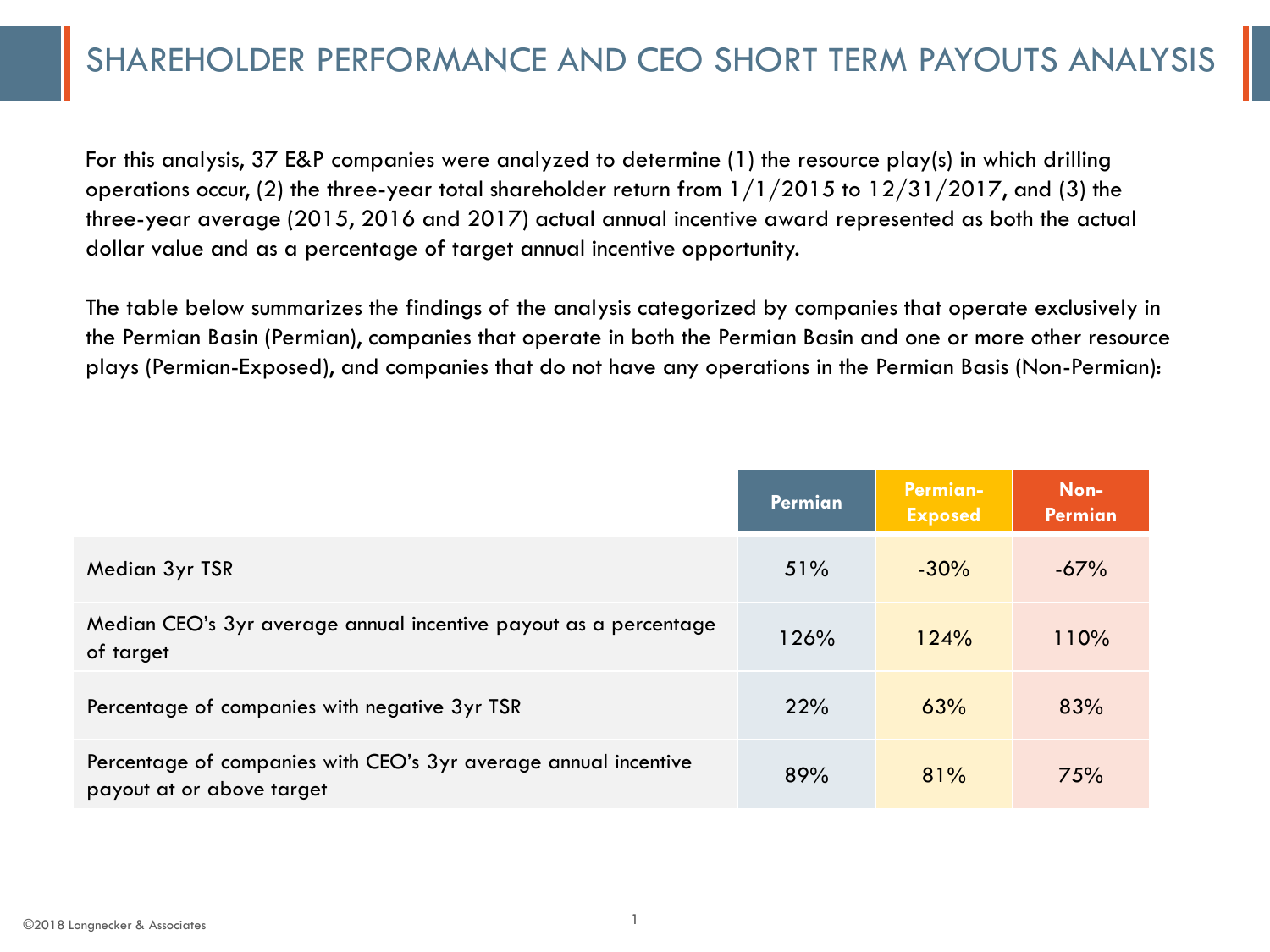# 3YR AVERAGE ACTUAL ANNUAL INCENTIVE PAYOUT (% OF TARGET)



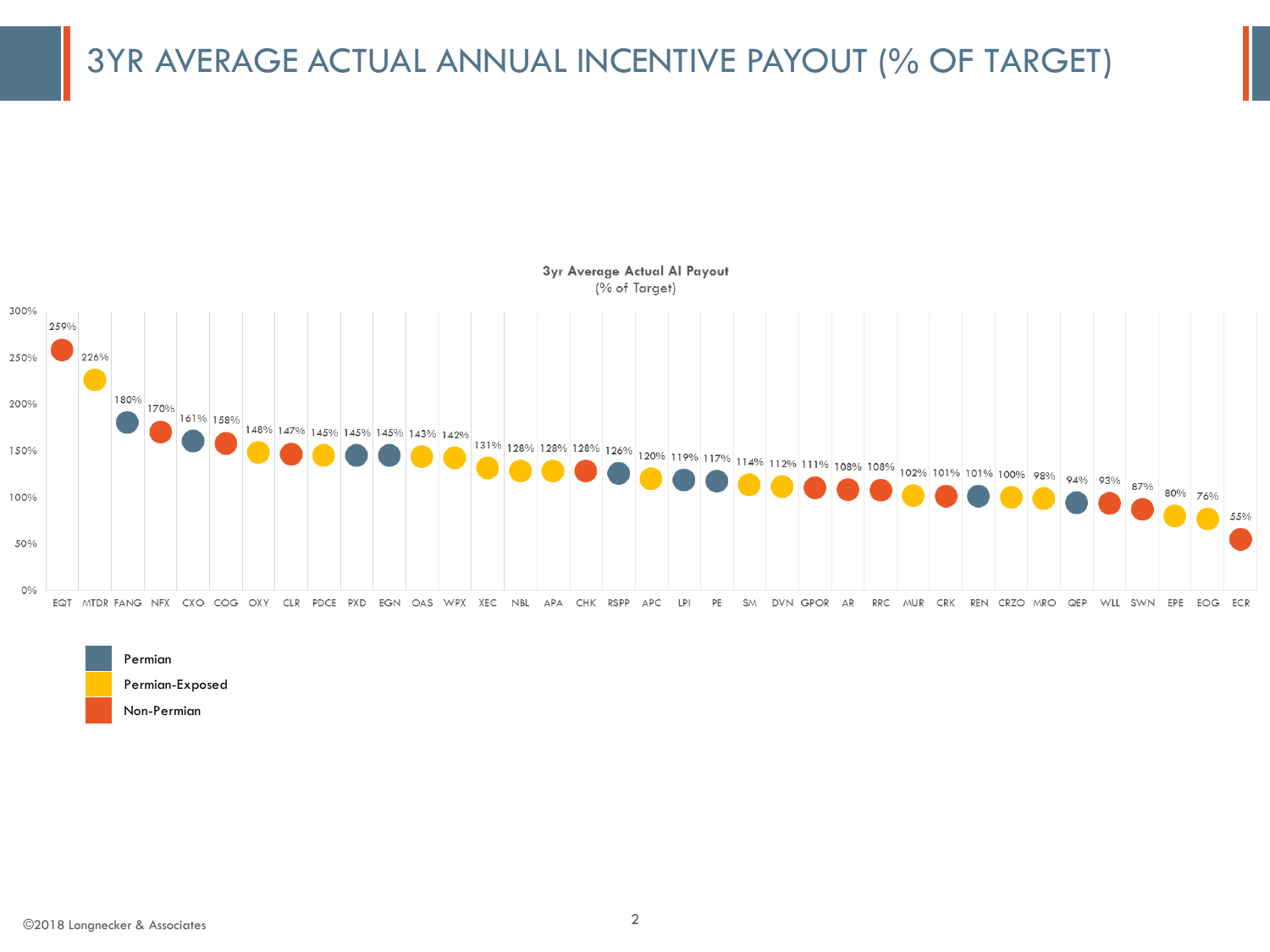### 3YR TOTAL SHAREHOLDER RETURN | MARKET CAPITALIZATION

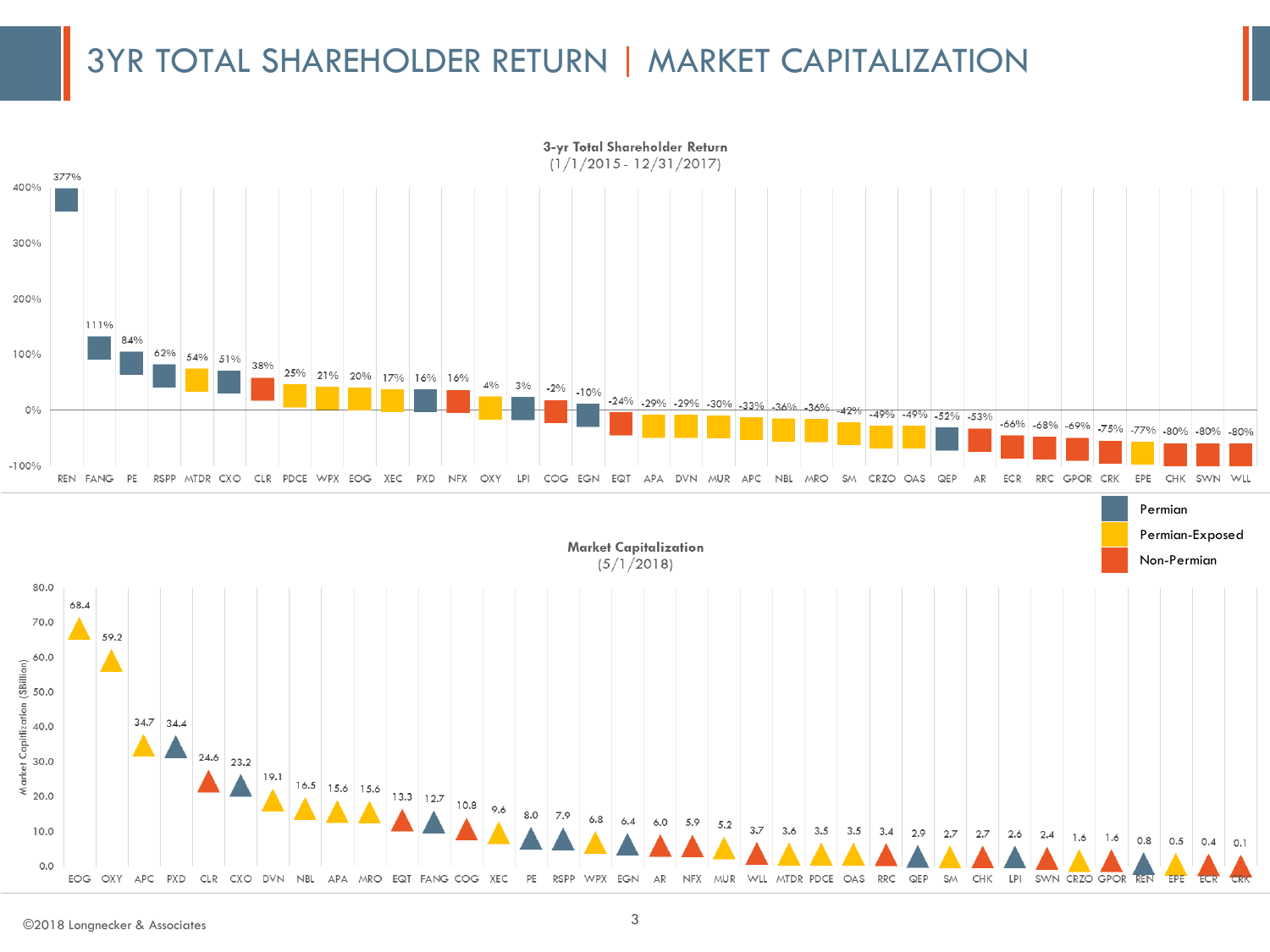# 3YR AVERAGE ACTUAL INCENTIVE PAYOUT (% OF TARGET) VS 3YR TSR